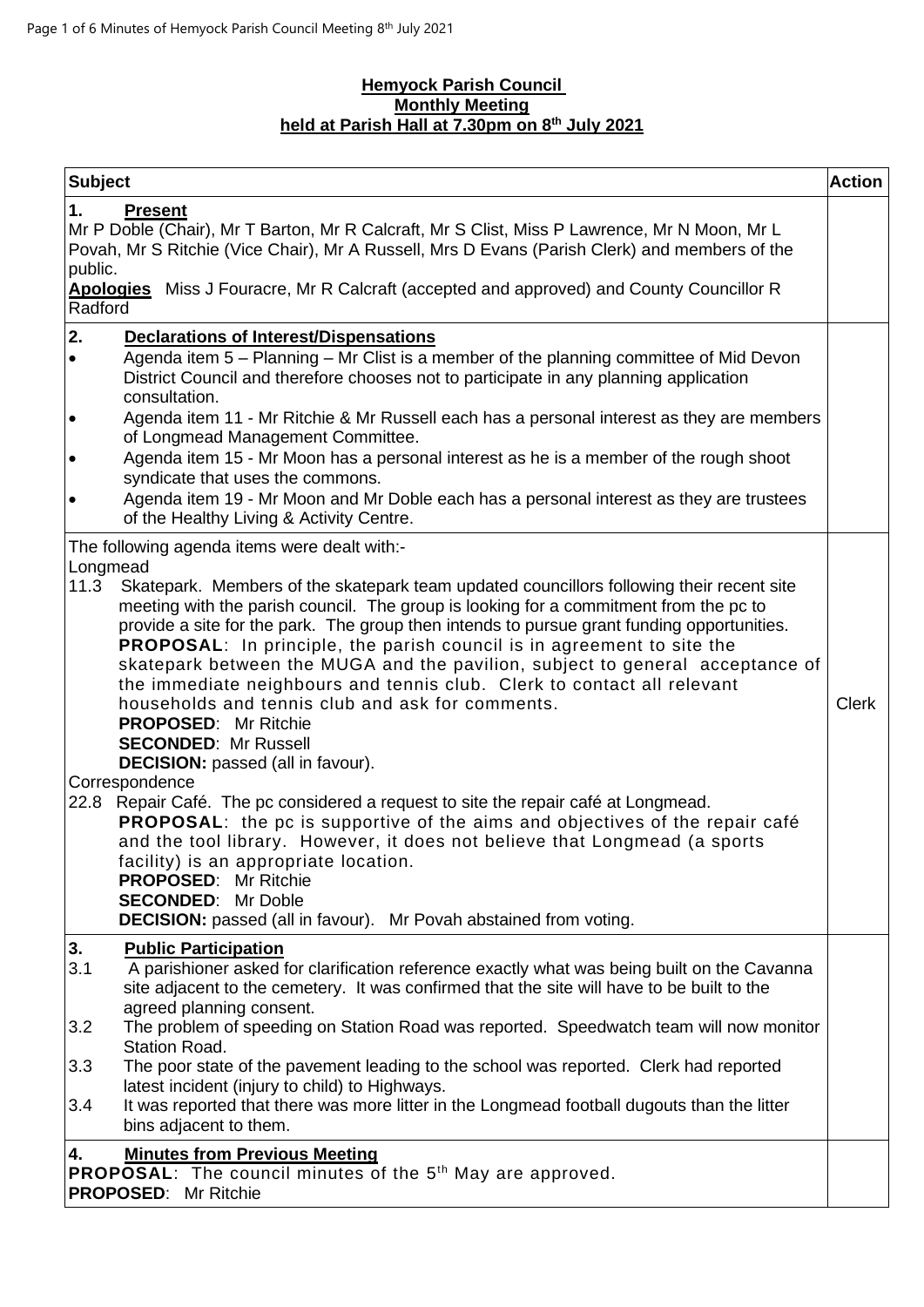| 5.<br><b>Planning</b><br>The following applications were considered:-<br>5.1<br>21/00978//HOUSE. 11 Station Road, Hemyock. Conversion of loft to living<br>accommodation with dormer window.<br><b>PROPOSAL:</b> the parish council is content with the application.<br><b>PROPOSED:</b> Mr Barton<br><b>SECONDED: Mr Ritchie</b><br><b>DECISION:</b> passed (all in favour).<br>5.2<br>21/01203/HOUSE. 18 Lower Millhayes, Hemyock. Erection of single-storey rear extension.<br><b>PROPOSAL:</b> the parish council is content with the application.<br><b>PROPOSED:</b> Mr Barton |
|--------------------------------------------------------------------------------------------------------------------------------------------------------------------------------------------------------------------------------------------------------------------------------------------------------------------------------------------------------------------------------------------------------------------------------------------------------------------------------------------------------------------------------------------------------------------------------------|
|                                                                                                                                                                                                                                                                                                                                                                                                                                                                                                                                                                                      |
|                                                                                                                                                                                                                                                                                                                                                                                                                                                                                                                                                                                      |
|                                                                                                                                                                                                                                                                                                                                                                                                                                                                                                                                                                                      |
|                                                                                                                                                                                                                                                                                                                                                                                                                                                                                                                                                                                      |
|                                                                                                                                                                                                                                                                                                                                                                                                                                                                                                                                                                                      |
|                                                                                                                                                                                                                                                                                                                                                                                                                                                                                                                                                                                      |
|                                                                                                                                                                                                                                                                                                                                                                                                                                                                                                                                                                                      |
|                                                                                                                                                                                                                                                                                                                                                                                                                                                                                                                                                                                      |
|                                                                                                                                                                                                                                                                                                                                                                                                                                                                                                                                                                                      |
|                                                                                                                                                                                                                                                                                                                                                                                                                                                                                                                                                                                      |
|                                                                                                                                                                                                                                                                                                                                                                                                                                                                                                                                                                                      |
| <b>SECONDED: Mr Ritchie</b>                                                                                                                                                                                                                                                                                                                                                                                                                                                                                                                                                          |
| <b>DECISION:</b> passed (all in favour).                                                                                                                                                                                                                                                                                                                                                                                                                                                                                                                                             |
| 21/01270/HOUSE. Pikes Cottage, Hemyock. Erection of garage/workshop/store.<br>5.3                                                                                                                                                                                                                                                                                                                                                                                                                                                                                                    |
| <b>PROPOSAL:</b> the parish council is not content with the application. It believes                                                                                                                                                                                                                                                                                                                                                                                                                                                                                                 |
| it constitutes over-development of the site and the drawings and information                                                                                                                                                                                                                                                                                                                                                                                                                                                                                                         |
| provided are vague.                                                                                                                                                                                                                                                                                                                                                                                                                                                                                                                                                                  |
| <b>PROPOSED: Mr Ritchie</b>                                                                                                                                                                                                                                                                                                                                                                                                                                                                                                                                                          |
| <b>SECONDED: Mr Moon</b>                                                                                                                                                                                                                                                                                                                                                                                                                                                                                                                                                             |
| <b>DECISION:</b> passed (all in favour).                                                                                                                                                                                                                                                                                                                                                                                                                                                                                                                                             |
| 5.4<br>21/01282/HOUSE. Pikes Cottage, Hemyock. Erection of a 2-storey extension following                                                                                                                                                                                                                                                                                                                                                                                                                                                                                            |
| demolition of existing extension.                                                                                                                                                                                                                                                                                                                                                                                                                                                                                                                                                    |
| <b>PROPOSAL:</b> the parish council is not content with the application. It believes                                                                                                                                                                                                                                                                                                                                                                                                                                                                                                 |
| it constitutes over-development of the site and the drawings and information                                                                                                                                                                                                                                                                                                                                                                                                                                                                                                         |
| provided are vague.                                                                                                                                                                                                                                                                                                                                                                                                                                                                                                                                                                  |
| <b>PROPOSED:</b> Mr Ritchie<br><b>SECONDED: Mr Moon</b>                                                                                                                                                                                                                                                                                                                                                                                                                                                                                                                              |
| <b>DECISION:</b> passed (all in favour).                                                                                                                                                                                                                                                                                                                                                                                                                                                                                                                                             |
| To note permission granted for:-                                                                                                                                                                                                                                                                                                                                                                                                                                                                                                                                                     |
| 21/00315/FULL. Luggs Barn, Culm Davy. Removal of condition 1 of planning permission -<br>5.5                                                                                                                                                                                                                                                                                                                                                                                                                                                                                         |
| change of use from holiday let.                                                                                                                                                                                                                                                                                                                                                                                                                                                                                                                                                      |
| 21/00722/HOUSE. 20 Station Road, Hemyock. Erection of replacement porch, alterations<br>5.6                                                                                                                                                                                                                                                                                                                                                                                                                                                                                          |
| to vehicular and pedestrian access, replacement of fence by increasing height of wall.                                                                                                                                                                                                                                                                                                                                                                                                                                                                                               |
| 21/00430/HOUSE. 13 Redwood Close, Hemyock. Erection of a single-storey side<br>5.7                                                                                                                                                                                                                                                                                                                                                                                                                                                                                                   |
| extension.                                                                                                                                                                                                                                                                                                                                                                                                                                                                                                                                                                           |
| 21/00779/HOUSE. 8 Tedders Close, Hemyock. Erection of single-storey rear extension<br>5.8                                                                                                                                                                                                                                                                                                                                                                                                                                                                                            |
| following demolition of conservatory.                                                                                                                                                                                                                                                                                                                                                                                                                                                                                                                                                |
| 5.9<br>21/00564/HOUSE. Meadowcroft, Station Road. Raising roof to create first floor to                                                                                                                                                                                                                                                                                                                                                                                                                                                                                              |
| bungalow and erection of single-storey extension to rear.                                                                                                                                                                                                                                                                                                                                                                                                                                                                                                                            |
| To note refusal for:-                                                                                                                                                                                                                                                                                                                                                                                                                                                                                                                                                                |
| 20/01537/HOUSE. 19 Lower Millhayes, Hemyock. Retention of timber outbuilding to be<br>5.10                                                                                                                                                                                                                                                                                                                                                                                                                                                                                           |
| used ancillary to house, retention of decking and proposed water supply and drainage.                                                                                                                                                                                                                                                                                                                                                                                                                                                                                                |
| To note no objection, prior approval not required for:-                                                                                                                                                                                                                                                                                                                                                                                                                                                                                                                              |
| 5.11<br>21/00759/PNAH. Conigar Farm, Hemyock. Prior notification of agricultural building.                                                                                                                                                                                                                                                                                                                                                                                                                                                                                           |
| 6.<br><b>Matters Arising</b>                                                                                                                                                                                                                                                                                                                                                                                                                                                                                                                                                         |
| Appointments to committees. The pc is happy to leave the positions unchanged from last<br>6.1                                                                                                                                                                                                                                                                                                                                                                                                                                                                                        |
| year.                                                                                                                                                                                                                                                                                                                                                                                                                                                                                                                                                                                |
| 7.<br><b>County Council Report</b>                                                                                                                                                                                                                                                                                                                                                                                                                                                                                                                                                   |
| Councillor Radford circulated the following report before the meeting:-                                                                                                                                                                                                                                                                                                                                                                                                                                                                                                              |
|                                                                                                                                                                                                                                                                                                                                                                                                                                                                                                                                                                                      |
| Induction courses for new members are taking place. I am on the Corporate Infrastructure and                                                                                                                                                                                                                                                                                                                                                                                                                                                                                         |
| Regulatory Scrutiny (CIRS), the Devon & Somerset Fire Service, being the main committees, the                                                                                                                                                                                                                                                                                                                                                                                                                                                                                        |
|                                                                                                                                                                                                                                                                                                                                                                                                                                                                                                                                                                                      |
|                                                                                                                                                                                                                                                                                                                                                                                                                                                                                                                                                                                      |
| smaller ones being the Highways and Traffic Orders Committee (HATOC), the canal advisory, the<br>Westleigh Quarry advisory and the Broadpath Advisory.                                                                                                                                                                                                                                                                                                                                                                                                                               |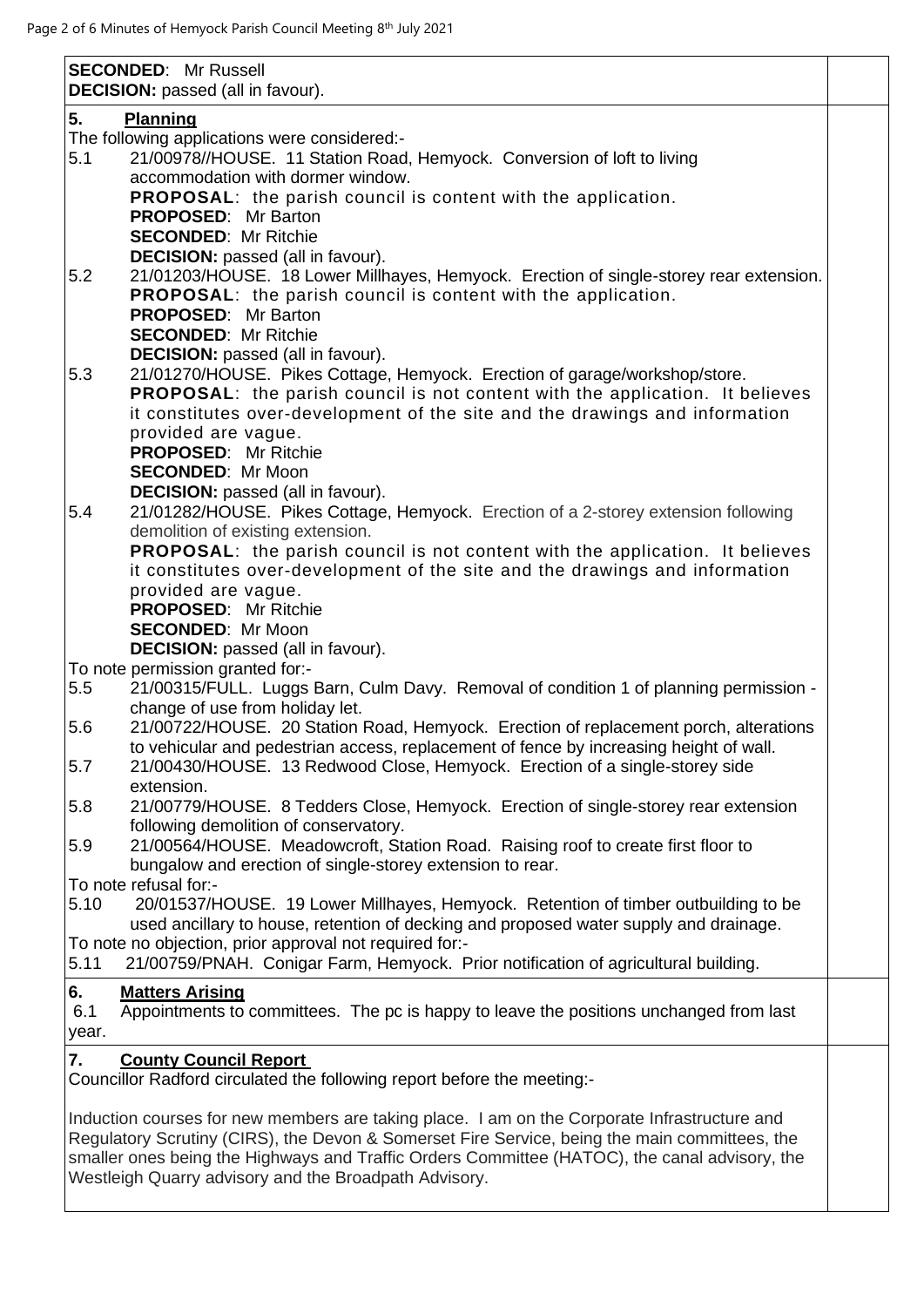A programme of bids totalling more than £12.2 million has been submitted by Devon County Council to a new government funding scheme which aims to support communities and businesses to recover after the coronavirus pandemic.

Devon's bid is made up of 16 projects from across the county which have the potential to generate around 620 jobs, support the creation of 400 new businesses and help 3,000 people to retrain.

The Department for Education recently published school admissions data stating that Devon is a high performing local authority in meeting parental preference for school places.

### **Devon primary schools**

Devon is ranked sixth out of 150 local authorities in the country (and first in the 14 local authorities in the south west) for meeting parental preference requests for primary school places.

- 97.6% first preference rate for Devon primary schools, up from 94.7% last year, significantly better than national (91.8%) and regional (93.8%)
- 99.6% top three preference rate for Devon primary schools, up from 98.2% last year, better than national (98.0%) and regional (98.7%)

#### **Devon secondary schools**

Devon is ranked  $28<sup>th</sup>$  out of 150 local authorities in the country (and sixth in the 14 local authorities in the south west) for meeting parental preference requests for secondary school places.

- 91.2% first preference rate for Devon secondary schools, down slightly from 92.3% in the previous year, significantly better than national (81.1%) and regional (86.5%)
- 97.5% top three preference rate for Devon secondary schools, similar to 97.4% last year, better than national (93.4%) and regional (95.9%).

This year sees us celebrating 10 years of the Snow Wardens Scheme; a scheme that without committed volunteers would fail to complement our winter service. Without their support over the winter period there could be a significant impact on the network, affecting local communities, vulnerable people and the economy.

In February members were informed Devon County Council and NHS Devon CCG had agreed with North Devon Health Care Trust not to renew the Living Well at Home service contract at the end of its natural term. The service delivered by NDHT known as Devon Cares has been arranging care on behalf of DCC and CCG to people in those areas but does not directly deliver the care itself.   This decision means that Devon County Council will take back the day to day direct management of those care arrangements, working in close partnership with the same local care providers.  People who are currently receiving domiciliary care arranged by Devon Cares on our behalf will continue to receive their service from the same care provider, with the same care arrangements.   We are working closely with Devon Cares and local care providers, and with individual clients and their families, to ensure that the transition is made without disruption to the service.  This change in arrangement commenced on 21st June 2021.

In 2021/22 our principal term contractor has changed from Skanska to Milestone Infrastructure Ltd (MI) a subsidiary company of M Group Services. The expectation is there will be no noticeable change in the delivery of the services formerly provided by Skanska.

# **8. District Councillor Report**

Councillor Clist reported:-

Changes have taken place at MDDC. Councillor Ray Radford was elected as the new Chairman of Mid Devon District Council at its annual meeting. Councillor Ray Radford who was previously Vice-Chairman is taking on the role held by Cllr Les Cruwys who was the Chairman for 2019/20. Apart from the traditional legal duties such as chairing the meetings of full council, the Chairman also represents the Council and the whole of the district at civic functions.

Councillor Ron Dolley was appointed as the Vice Chairman of Mid Devon District Council.

Councillor Clist remains a member of the planning committee. The council recently voted to support the Climate and Ecological Emergency Bill.

#### **9. Finance**

9.1 Income and expenditure and bank reconciliation.

## **INCOME**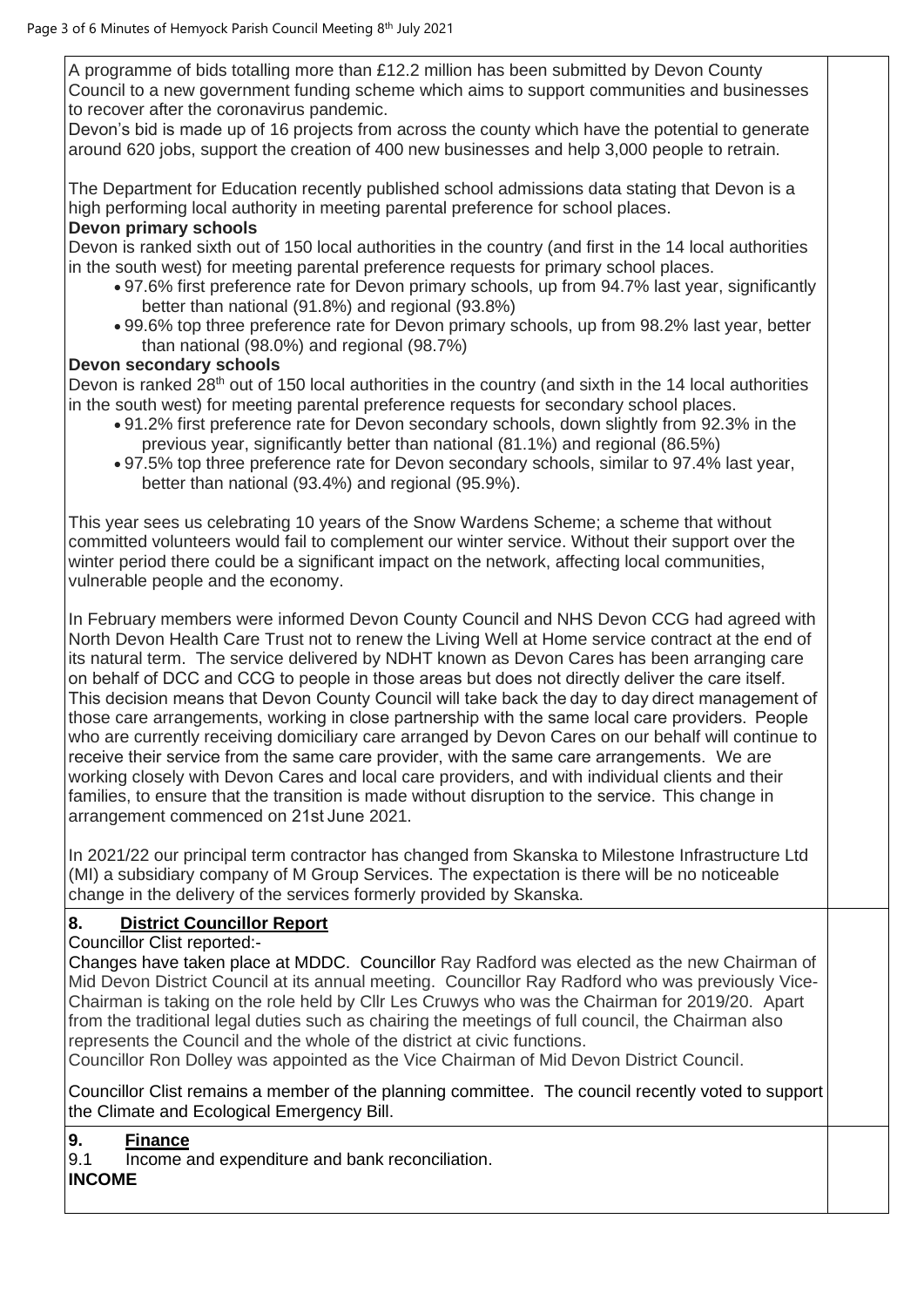| No | Amount   | From                                      |
|----|----------|-------------------------------------------|
| 1  | 732.48   | <b>Skipton Building Society, interest</b> |
| 2  | 0.78     | Interest, HSBC                            |
| 3  | 1,000.00 | DCC, P3 grant                             |
| 4  | 650.00   | Pring & Son                               |
| 5  | 200.00   | <b>Fine Memorials</b>                     |
| 6  | .80      | Interest, HSBC                            |
| 7  | 150.00   | Redwoods                                  |
| 8  | 130.00   | <b>Fine Memorials</b>                     |
| 9  | 200.00   | AG Real & Son                             |

# **EXPENDITURE**

| <b>No</b>        | Amount    | Payee                    | Reason                                   |
|------------------|-----------|--------------------------|------------------------------------------|
| 1.               | 8.21      | South West Water         | Cemetery, water bill                     |
| $\overline{2}$ . | 135.00    | K Amor                   | Toilet cleaning                          |
| $\overline{3}$ . | 166.00    | <b>SLCC</b>              | <b>Subscription</b>                      |
| 4.               | 297.00    | I Pike                   | Village maintenance                      |
| 5.               | 44.42     | Npower                   | Electricity, toilets                     |
| 6.               | 259.35    | S Aldworth               | Internal audit and payroll               |
| 7.               | 100.50    | R Taylor                 | Village maintenance                      |
| 8.               | 250.56    | Glasdon                  | Dog bags                                 |
| 9.               | 1010.04   | D Evans                  | Wages and expenses                       |
| 10.              | 8.99      | <b>HMRC</b>              | PAYE                                     |
| 11.              | 493.00    | <b>Freeline Graphics</b> | Longmead Enviro Area - grant monies paid |
| 12.              | 904.78    | D Evans                  | Wages and expenses                       |
| 13.              | 0.62      | <b>HMRC</b>              | <b>PAYE</b>                              |
| 14.              |           | South Western            | <b>Defibrillators</b>                    |
|                  | 8,160.00  | Ambulance                |                                          |
| 15.              | 95.00     | S Ritchie                | Village maintenance (bin, Longmead)      |
| 16.              | 36.00     | <b>DALC</b>              | Training, chairman                       |
| 17.              | 45.78     | Npower                   | Electricity, toilets                     |
| 18.              | 107.94    | <b>MAT Electrics</b>     | Annual service, air ambulance lights     |
| 19.              | 123.75    | K Amor                   | Toilet cleaning                          |
| 20.              | 496.00    | I Pike                   | Village maintenance                      |
| 21.              | 106.00    | R Taylor                 | Village maintenance                      |
| 22.              | 18.00     | <b>Unity Trust Bank</b>  | Service charge                           |
| 23.              | 15,600.00 | J Stevens                | Interim payment, Trim Trail, Longmead    |
| 24.              | 50.00     | K Amor                   | Ex gratia payment, toilets               |
| 25.              | 112.56    | J Moon                   | Reimbursement of seeds, CMG              |

## **BANK RECONCILIATION**

| Account                         | Amount     |
|---------------------------------|------------|
| HSBC Community a/c              | 477.72     |
| <b>HSBC Deposit</b>             | 94,340.35  |
| <b>Unity Trust Bank current</b> | 82.00      |
| Unity Trust Bank deposit        | 38,237.88  |
| <b>Unity Trust Bank GF</b>      | 710.97     |
| Unity Trust Bank P3             | 1,688.21   |
| Skipton 1-year Bond             | 86,173.70  |
| <b>United Trust Bank</b>        | 78,709.80  |
| Total                           | 300,420.63 |

**PROPOSAL**: that the income is agreed and the above cheques/payments are paid/agreed. **PROPOSED**: Mr Clist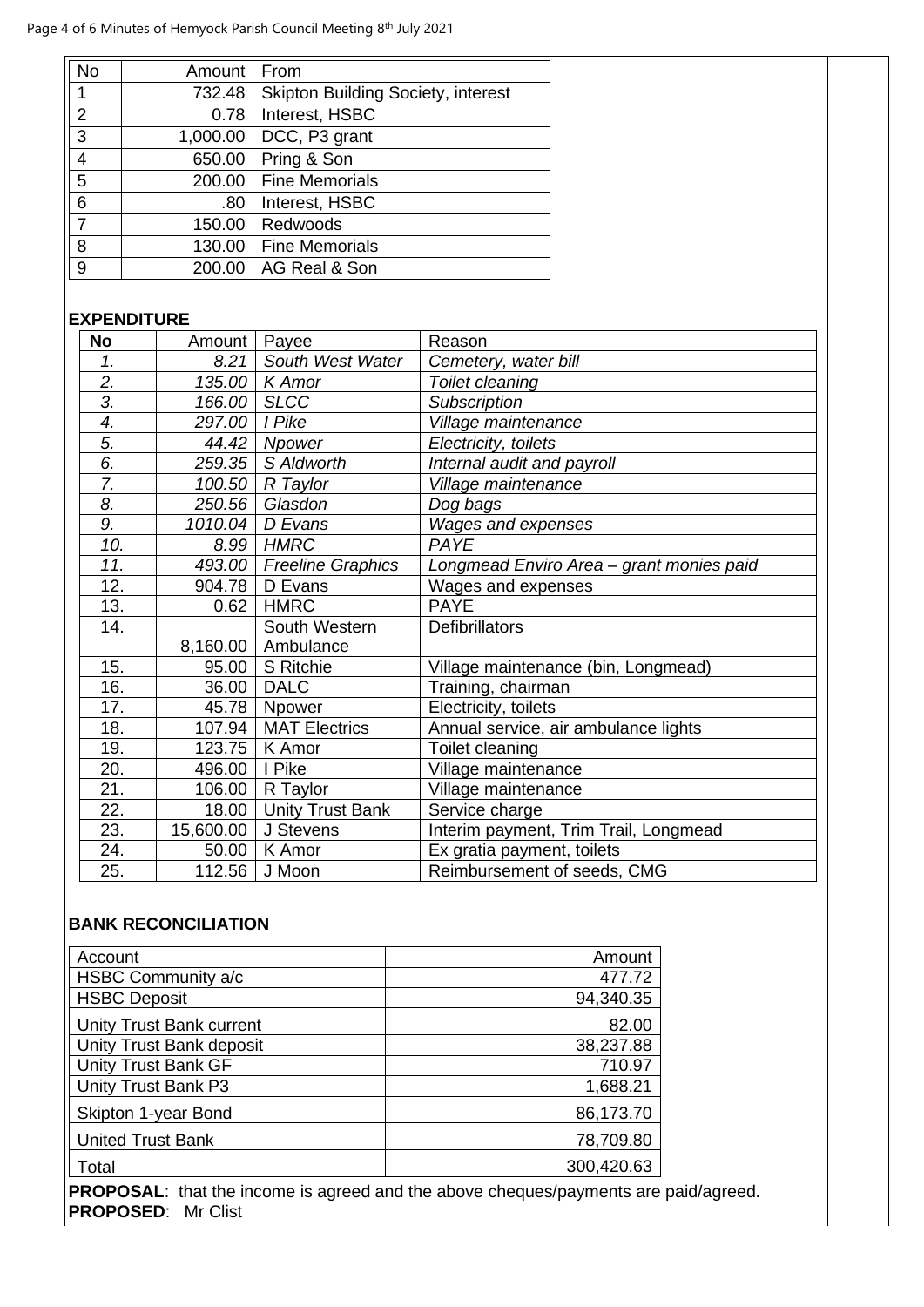|                             | <b>SECONDED:</b> Mr Russell<br><b>DECISION:</b> passed (all in favour).                                                                                                                                                                                                                                                                                                                                                                                                             |              |
|-----------------------------|-------------------------------------------------------------------------------------------------------------------------------------------------------------------------------------------------------------------------------------------------------------------------------------------------------------------------------------------------------------------------------------------------------------------------------------------------------------------------------------|--------------|
| 10.<br>10.1                 | <b>Clerk Report</b><br>Pump refurbishment - clerk is hoping to meet with the conservation officer later this month<br>to obtain advice on best way to maintain the pump.                                                                                                                                                                                                                                                                                                            |              |
| 10.2<br>10.3                | Station Road Pavements - nothing to report.<br>Play Area, Lower Greenfield – to note MDDC's confirmation that the play area is not public<br>open space.                                                                                                                                                                                                                                                                                                                            |              |
| 10.4                        | Parish Hall – clerk is waiting to hear from Parish Hall committee with regard to Purple Peril<br>and basketball hoop.                                                                                                                                                                                                                                                                                                                                                               | <b>Clerk</b> |
| 10.5                        | Public Spaces Protection Orders (PSPO) – clerk reported that she was disappointed that<br>MDDC had not included the areas that the pc had asked to be included in the new 3-year<br>PSPO. Clerk was asked to write to MDDC asking for further explanation.                                                                                                                                                                                                                          |              |
| 10.6                        | Castle Hill - speed limit. Concerns with regard to the speed limit on Castle Hill have been<br>reported to Highways. Highways confirmed that to consider traffic calming or a reduced<br>speed limit on a road it would look at details of speed-related injury collisions when there is a<br>cluster of incidents and this would form part of an annual review. Any incident needs to be<br>reported to 101 in order to help build a case.                                         |              |
| 10.7                        | Catherine Wheel - The pub has been hit numerous times by HGVs turning from Culmstock.<br>The landlord has asked what might be done about it. Clerk to report to Highways and ask<br>for advice from the neighbourhood officer.                                                                                                                                                                                                                                                      | <b>Clerk</b> |
| 11.<br>11.1<br>11.2<br>11.4 | Longmead<br>South West Water – a claim has been submitted to SWW for the reinstatement works.<br>Trim Trail – work will begin on 19 <sup>th</sup> July to resurface the trim trail.<br>Bridge - the new bridge has been ordered and an amended price has been received from<br>the contractor for the abutments.<br><b>PROPOSAL:</b> The council approves the new quote. Clerk will circulate the<br>quote and specification.<br>PROPOSED: Mr Barton<br><b>SECONDED: Mr Russell</b> |              |
| 11.5                        | <b>DECISION:</b> passed (all in favour). Mr Ritchie abstained from voting.<br>Anti-social behaviour - Longmead Management Group is looking at ways to reduce<br>antisocial behaviour, including installing CCTV. The pc awaits any recommendations from<br>the group.                                                                                                                                                                                                               |              |
|                             | 12. Highways<br>Castle Park – it was noted that the date for resurfacing continues to be put back. The latest date is<br>end of July/early August. Clerk to ask Highways for an update.                                                                                                                                                                                                                                                                                             | <b>Clerk</b> |
| 13.                         | <b>Cemetery</b> Nothing to report.                                                                                                                                                                                                                                                                                                                                                                                                                                                  |              |
| 14.                         | <b>Footpaths</b><br>A bridge on footpath 19 is in need of repair. DCC need to consider how best to repair as the usual<br>method of repair may disturb the crayfish on site.                                                                                                                                                                                                                                                                                                        |              |
| 15.                         | <b>Commons Management Group</b> Nothing to report.                                                                                                                                                                                                                                                                                                                                                                                                                                  |              |
| 16.<br>16.1                 | <b>Village Maintenance</b><br>Maintenance person will be asked to strim around dog bin on industrial estate.                                                                                                                                                                                                                                                                                                                                                                        | <b>Clerk</b> |
| 17.                         | Garages Youth Project Nothing to report.                                                                                                                                                                                                                                                                                                                                                                                                                                            |              |
| 18.                         | <b>Blackdown Hills Parish Network</b> Nothing to report.                                                                                                                                                                                                                                                                                                                                                                                                                            |              |
| 19.<br>19.1                 | <b>Blackdown Healthy Living &amp; Activities Centre</b><br>Crash Barrier - Mr Povah and Mr Ritchie will meet on site to and discuss and agree<br>specification for works to protect wall. They will report back to council.                                                                                                                                                                                                                                                         | LP/SR        |
| 19.2                        | River – maintenance work may be required in the river near to the building. Clerk to arrange<br>a site visit.                                                                                                                                                                                                                                                                                                                                                                       | <b>Clerk</b> |
| 20.                         | <b>Asset Management</b> Nothing to report.                                                                                                                                                                                                                                                                                                                                                                                                                                          |              |
| 21.                         | <b>Community Land</b>                                                                                                                                                                                                                                                                                                                                                                                                                                                               |              |